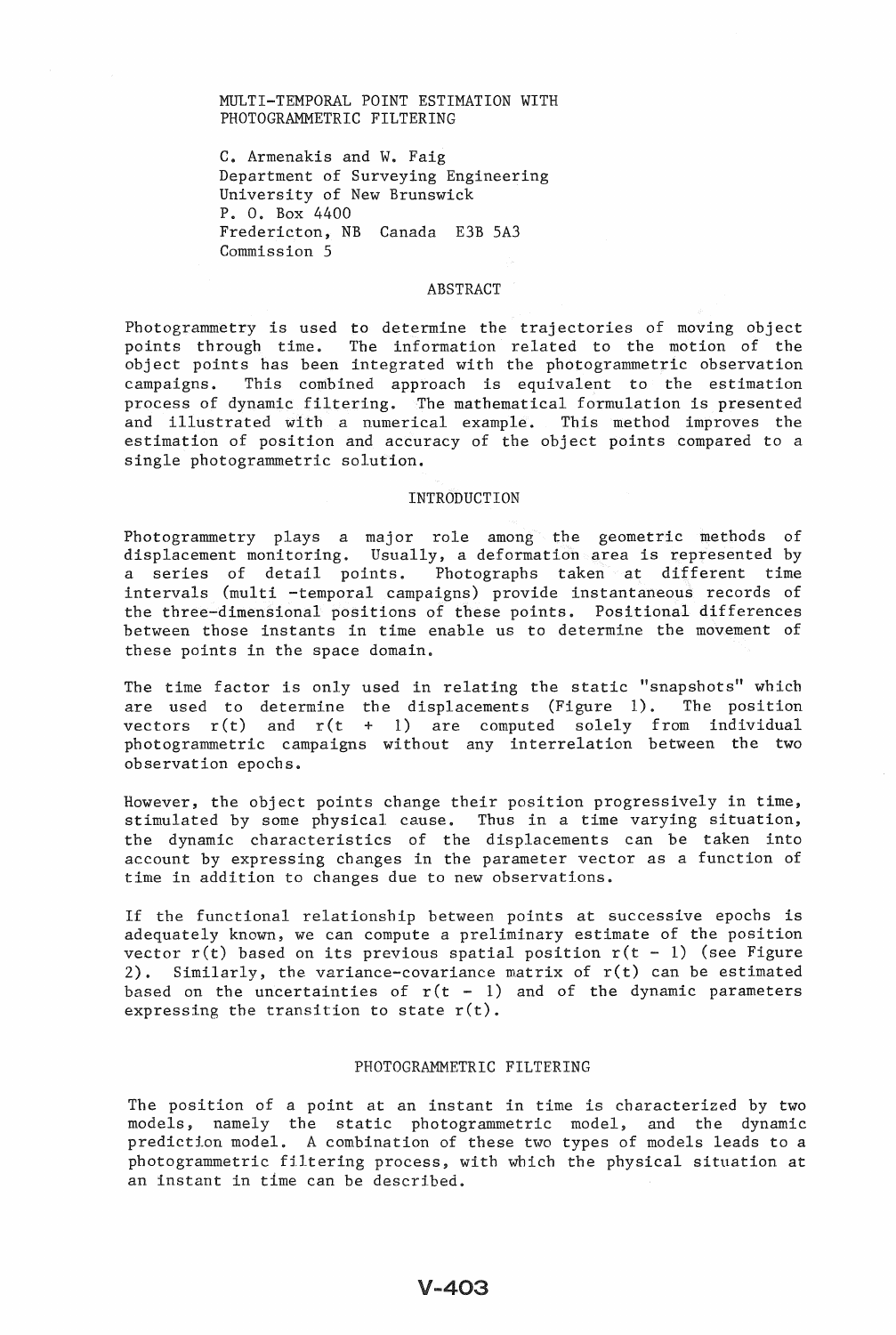

Figure 1 Determination of displacements in a static mode.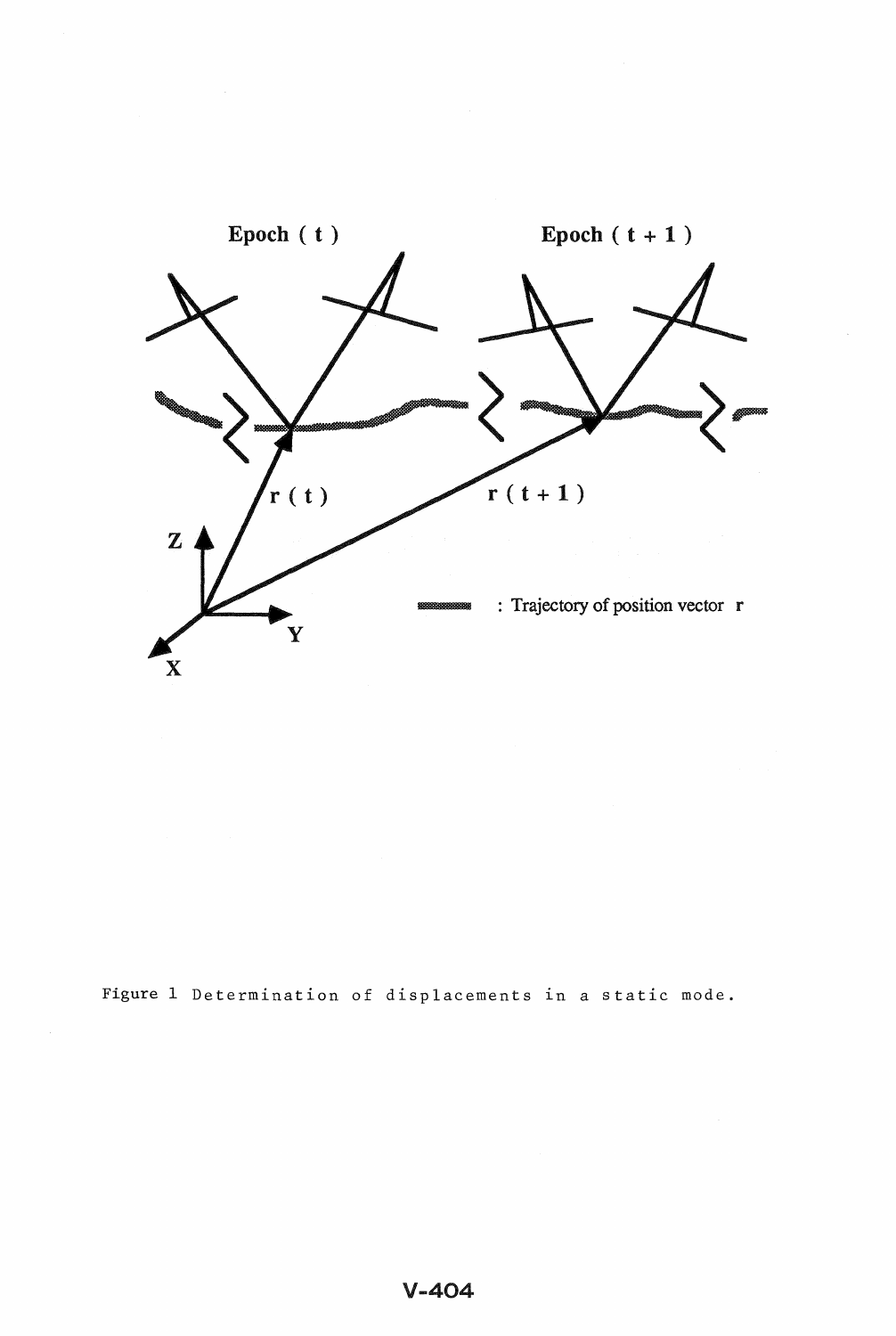

: Predicted accuracy of the position vector  $r$ 

Figure 2 Determination of displacements in a sequential mode.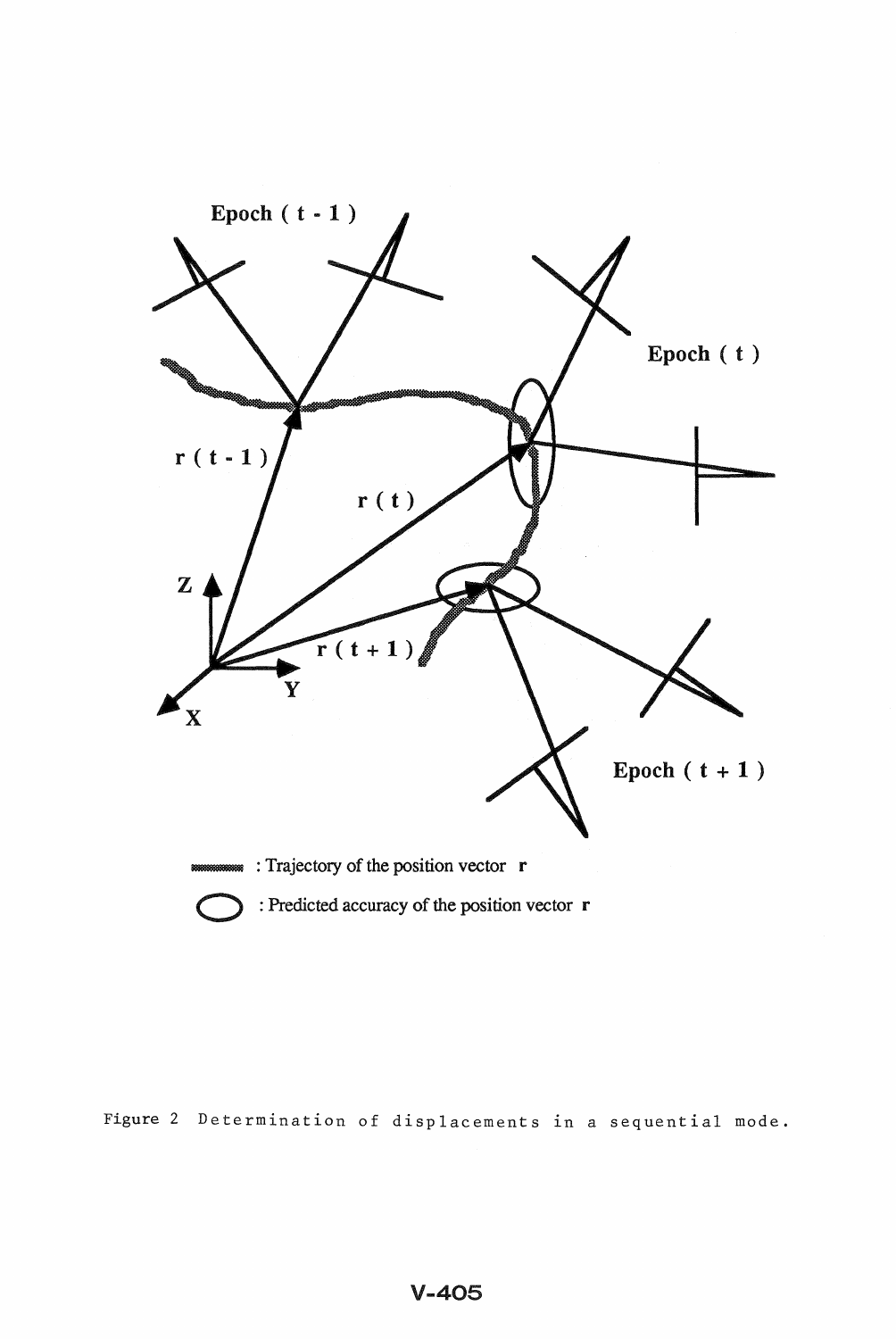- a) The "static" photogrammetric model consists of three types of observation equations together with the relevant weight matrices.
	- i) The photo-coordinate measurements are related to the unknown parameters by the extended collinearity equations, in a photo-variant mode:

$$
\mathbf{F}_{1} (\hat{\mathbf{x}}_{1}, \hat{\mathbf{x}}_{E}, \hat{\mathbf{x}}_{0}) = \frac{\ell}{p}; \mathbf{P}_{p} \tag{1}
$$

where

- $x<sub>I</sub>$  is the vector of the unknown parameters of interior orientation
- $\hat{x}$  is the vector of the unknown parameters of exterior orientation
- $\hat{x}_0$  is the vector of the unknown parameters of object coordinates
- It is the vector of the observed photo-coordinates
- $P_{\rm p}^{\rm p}$  is the weight matrix of the observations.
- ii) The ten elements defining the interior orientation for each photo-frame, namely  $x$ ,  $y$ , c,  $a_1$ , ...,  $a_n$  are introduced as weighted parameter constraints to avoid ill-conditioning:

 $\mathcal{L} \sim 1$ 

$$
F_2(\hat{x}_I) = \hat{k}_I, \text{ with } \hat{k}_I = x_I^{(0)} \text{ and } P_I
$$
 (2)

where

- $\kappa$ <sub>I</sub> is the vector of the initially given elements of interior orientation;
- $P_T$  is the weight matrix of the observations.
- iii) The coordinates of the object are also treated as weighted parameter constraints. Although this is necessary for the required control points to avoid datum indeterminancies, all points can be utilized as such. The observation equations have the general form

- $F_{0}(\hat{x}_{0}) = k_{0}$ , with  $k_{0} = x_{0}^{(0)}$ ; P<sub>0</sub> (3) where  $F_3(\hat{x}_0) = \hat{x}_0$ , with  $\hat{x}_0 = x_0^{(0)}$ ; P<sub>0</sub>
- where  $\begin{array}{c} 0 & 0 & 0 \\ 0 & \end{array}$  is the vector of the initially given object coordinates and
	- $P_{\Omega}$  is the weight matrix of the observations.
- b) The "dynamic" prediction model consists of two equations.
	- i) The propagation of the parameter vector through time is determined as:

$$
\hat{x}_{(t)} = T(t, t-1) \hat{x}_{(t-1)} + \hat{z}(t, t-1)
$$
 (4)

where  $\hat{x}$  (t) is the predicted parameter vector at time t (current<br>state)

x (t-1) is the estimated parameter vector at time t-1 (previous<br> $x(t-1)$  state) state)

T(t,t-1) is the transition matrix, which maps  $\hat{x}$ <br>in the time interval  $\delta t = (t) - (t-1)^{(t-1)}$  onto  $\hat{x}$  (t)  $\hat{z}(t,t-1)$  is the vector describing the uncertainty

(residual or noise) of the system.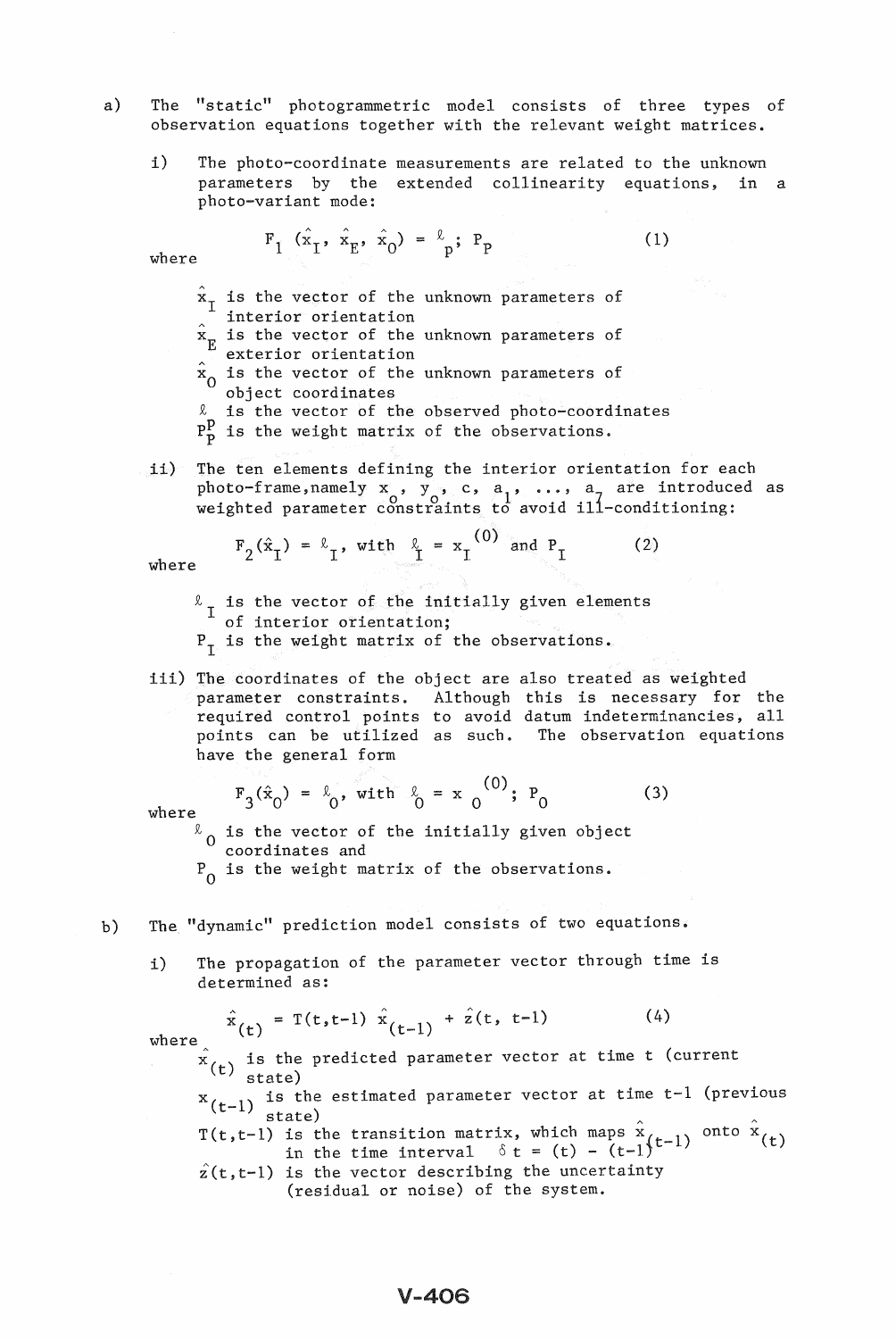ii) The propagation of errors of the parameter vector through time is determined by:

$$
C_{\hat{\mathbf{x}}(t)} = T(\delta t) C_{\hat{\mathbf{x}}(t-1)}^T (\delta t)^T + Q_{(t)}
$$
(5)

where

 $\mathcal{C}_{\hat{\mathbf{v}}(t)}^{\hat{\mathcal{C}}}$  is the predicted covariance matrix of  $\hat{\mathbf{x}}_t$ 

- $C_{\hat{X}}^{X}(t-1)$  is the covariance matrix of the previous state parameter  $\hat{X}(t-1)$
- $Q_{(t)}$  is the covariance matrix of  $\hat{z}(t,t-1)$  and generally t) expresses the uncertainty of the prediction model.

At a particular instant of time we have an a priori knowledge of the parameters whose a priori weight matrix is non-zero (see equations (4) and (5)). Thus we can write

$$
\hat{\mathbf{x}}_{(t)} = \mathbf{x} \hat{\mathbf{x}}_{(t)} + \delta \hat{\mathbf{x}} \tag{6}
$$

Omitting the time subscript t and using the subscript I for the dynamic model, equation (6) becomes

$$
\hat{\mathbf{x}}_1 = \mathbf{x}_1 + \delta \hat{\mathbf{x}}_1 \tag{7a}
$$

$$
\delta \hat{\mathbf{x}}_1 + \mathbf{x}_2 - \hat{\mathbf{x}}_1 = 0 \tag{7b}
$$

or in a general linearized form

 $\delta \hat{x}_1 + x_1 - \hat{x}_1 = 0$ <br>
neral<sup>[1</sup>linearized form<br>  $A_1 \delta \hat{x}_1 + w_1 = 0$ , (A<sub>1</sub> = I)<br>
where<br>  $A_1 = \frac{\partial f}{\partial x}$  is the first design matrix,  $\overline{\partial \mathbf{x}}$  $\delta \hat{x}_1$  is the solution (correction) vector<br> $w_1$  is the misclosure vector. (7c)

The weight matrix corresponding to equation (7c) is

$$
P_1 = (C_{x(t)})^{-1}
$$
 or  $P_1 = C_1^{-1}$  (7d)

At the same instant of time t the photogrammetric measurement model has the following general linearized form

> where  $A_2 \delta \hat{x}_2 - v_2 + w_2 = 0$  $\begin{bmatrix} A_{\text{PI}} & A_{\text{PE}} & A_{\text{PO}} \end{bmatrix}$  $A_2 = \begin{vmatrix} 0 & 0 & A_{OB} \end{vmatrix}$ and  $A_{\text{PI}} = \frac{\begin{bmatrix} A_{\text{II}} & 0 & 0 \end{bmatrix}}{\frac{\partial F}{\partial x_1}}$ ,  $A_{\text{PE}} = \frac{\partial F_1}{\partial x_1}$ ,  $A_{\text{PO}} = \frac{\partial F_1}{\partial x_0}$ ,  $A_{\text{II}} = \frac{\partial F_2}{\partial x_1}$ ,  $A_{\text{OB}} = \frac{\partial F_3}{\partial x_0}$  $v_2 = [v_p^T v_0^T v_1^T]$ , (8a)  $\frac{2}{\sqrt{3x_0}}$ ,  $\frac{40B}{\sqrt{9x_0}}$

are the residual vectors corresponding equations  $F_1$ ,  $F_2$ ,  $F_3$ , respectively. to observation

$$
\mathbf{w}_2 = [\mathbf{w}_p^T \mathbf{w}_0^T \mathbf{w}_1^T]^T,
$$

# **V-407**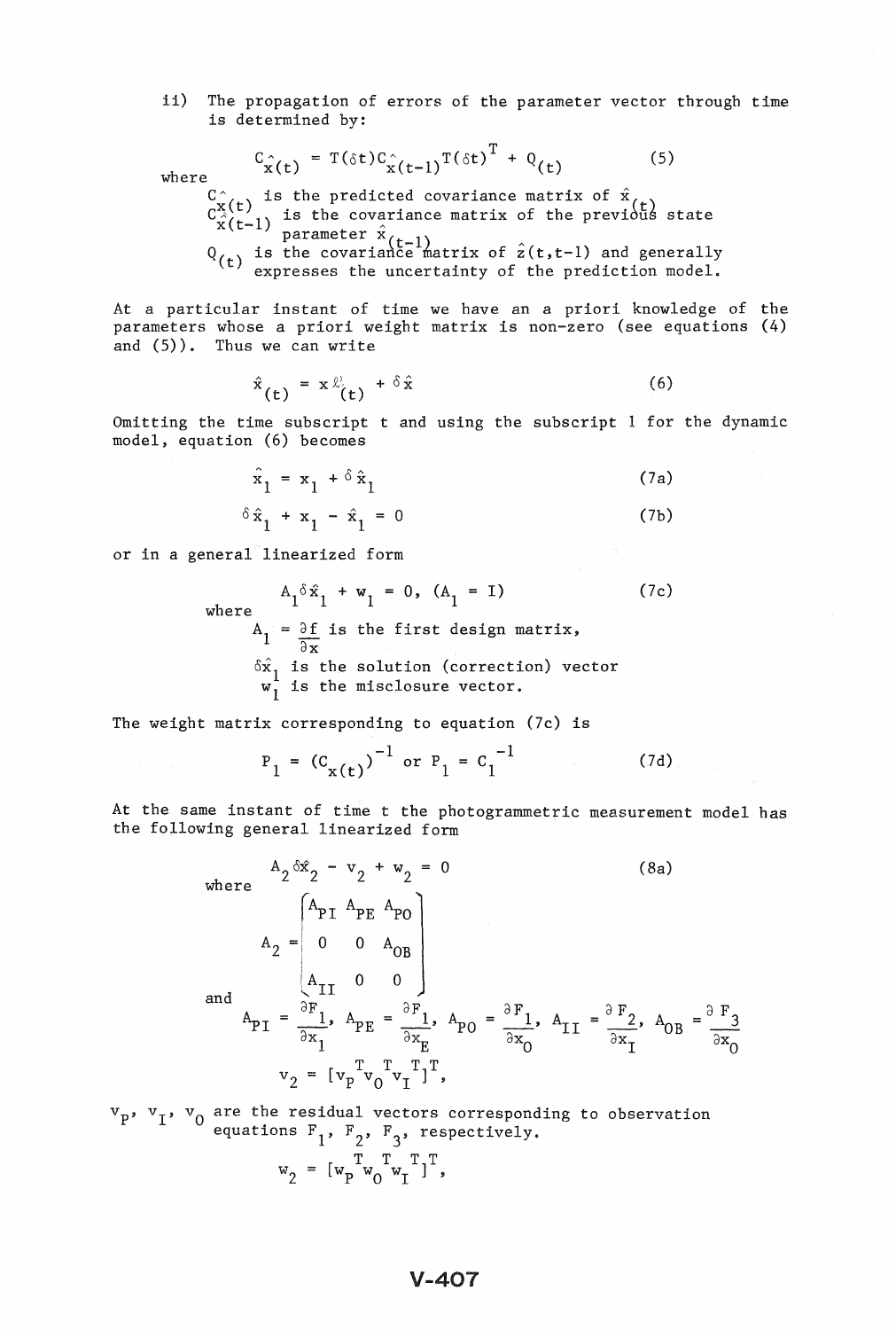$w_p$ ,  $w_1$ ,  $w_0$  are the misclosure vectors corresponding to the observation equations  $F_1$ ,  $F_2$ ,  $F_3$ , respectively.

The weight matrix corresponding to equation (8a) is

$$
P_2 = \begin{pmatrix} P_p & 0 & 0 \\ 0 & P_0 & 0 \\ 0 & 0 & P_T \end{pmatrix} \text{ or } P_2 = C_2^{-1}
$$
 (8b)

The combined linearized mathematical model based on equations (7c) and (8a) is

where  

$$
A = \left[\frac{A_1}{A_2}\right] = \left[\frac{I}{A_2}\right], \quad v = \left[\frac{0}{v_2}\right], \quad w = \left[\frac{w_1}{w_2}\right]
$$
(9a)

Assuming logically that there is no correlation between the two sets of measurements, the combined weight matrix for the model of equation (9a) is

$$
P = \begin{bmatrix} P_1 & 0 \\ 0 & P_2 \end{bmatrix} \tag{9c}
$$

The solution vector  $\delta \hat{\mathbf{x}}$  is not partitioned because both subsets of observations are related to the same unknown parameters. It can be estimated by applying the least squares criterion:

$$
\mathbf{v}^{\mathrm{T}}\mathbf{P}\mathbf{v} = \delta \hat{\mathbf{x}}_1^{\mathrm{T}}\mathbf{P}_1 \quad \delta \hat{\mathbf{x}}_1 + \mathbf{v}_2^{\mathrm{T}}\mathbf{P}_2\mathbf{v}_2 = \min
$$
 (10)

In reality, measurements become available sequentially, and/or a priori estimates of the solution vector may be available  $(e.g.,\ equ. (4)).$ Therefore, it is preferable and practical to determine new estimates based on the new measurements (e.g., equ. (1), (2), (3)) in terms of previous solutions. This is possible by deriving sequential expressions of the least squares solutions [Wells and Krakiwsky, 1971; Junkins, 1978]. Hence,

$$
\delta \hat{\mathbf{x}} = -\mathbf{N}_1^{-1} \mathbf{q}_1 - \mathbf{N}_1^{-1} \mathbf{A}_2^{\mathrm{T}} \mathbf{k}_2
$$
 (11a)

wher

$$
k_2 = (P_2^{-1} + A_2N_1^{-1}A_2^{T})^{-1} (-A_2N_1^{-1}q_1 + w_2)
$$
 (11b)

$$
N_1^{-1} = (A_1^{T}P_1A_1)^{-1} = P_1^{-1}
$$
 (11c)

$$
q_1 = A_1^T P_1 w_1 = P_1 w_1 \tag{11d}
$$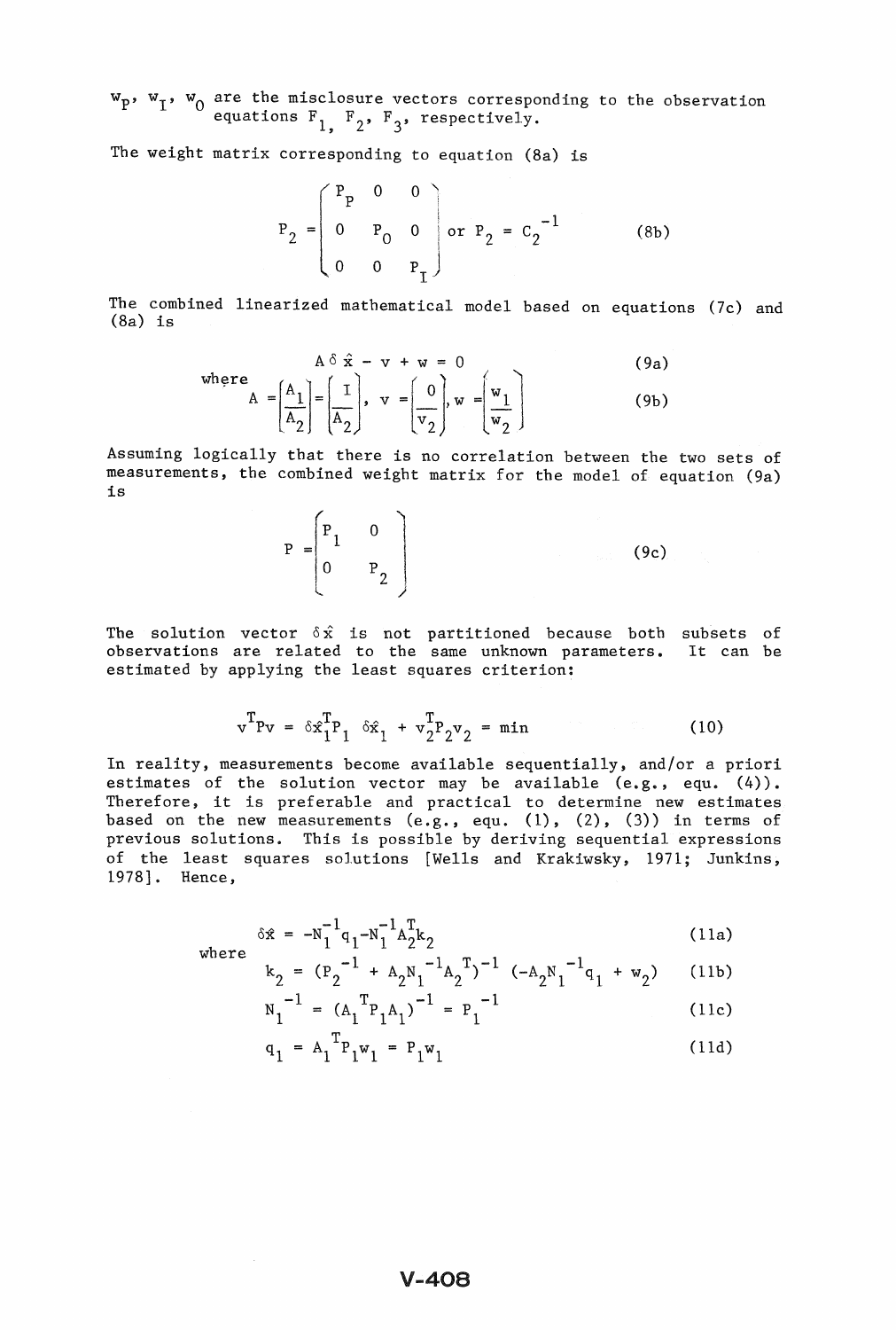$$
N_1^{-1}q_1 = w_1 = \delta \hat{x}_1 \tag{12}
$$

where  $x_1$  is the solution for the parameter vector when the dynamic model only is used. If we set  $\delta \hat{x}_2 = \delta \hat{x}$  which means that the unknown parameters are estimated after considering the photogrammetric observation model and using equs. (lIb) - (12), then equ. (lla) becomes

$$
\delta \hat{x}_2 = \delta \hat{x}_1 + \Delta x
$$
\n(13a)\n
$$
\Delta x = -C_1 A_2^T (C_2 + A_2 C_1 A_2^T)^{-1} (A_2 \delta \hat{x}_1 = w_2)
$$
\n(13b)

where

Since we assumed non-linear models for the sake of generality, the final solution x is determined from both the dynamic and the combined model. When the dynamic model is used, then

$$
\hat{\mathbf{x}} = \hat{\mathbf{x}}_1 = \mathbf{x}^{(0)} + \frac{\mathbf{k}}{\mathbf{2}\delta\hat{\mathbf{x}}_{1i}} \tag{14}
$$

where k is the required number of iterations.

When the combined model is used, then,

$$
\hat{x} = \hat{x}_2 = x^{(0)} = \frac{m}{2\delta} \hat{x}_{2i} = x^{(0)} + \frac{m}{2} (\delta x_{1i} + \Delta x_i)
$$
  
or  $\hat{x} = \hat{x}_2 = \hat{x}_1 + \frac{m}{2\Delta} \Delta x_i$  (15)

#### with m being the required number of iterations.

If we substitute the expression  $\Delta$ x from equ. (13b) into equ. (15) and linearize each time about the most recent estimate, we obtain an important recursive formula for the ith iteration.

$$
\hat{\mathbf{x}}_{2,i} = \hat{\mathbf{x}}_1 - C_1 \mathbf{A}_2^{\mathrm{T}} [C_2 + \mathbf{A}_2 C_1 \mathbf{A}_2^{\mathrm{T}}]^{-1} [\mathbf{A}_2 (\hat{\mathbf{x}}_{2,i-1} - \hat{\mathbf{x}}_1) + \mathbf{w}_2]
$$
(16)

where  $\hat{x}_{2,0} = \hat{x}_1$  and  $\hat{x}_1 = x^{(0)}$  (value at which linearization occurs)

This expression states clearly that when a new set of observations is added for the determination of the parameter vector, the resulting new parameter vector is equal to the parameter vector estimated from all previous observation equations plus a correction term. Applying the law of error propagation to equ. (16), a sequential form of the variance-covariance matrix C of the estimated parameter  $\hat{x}$  is derived. Thus,  $\boldsymbol{x}$ 

$$
C_{\hat{x}} = [I - C_1 A_2^T (C_2 + A_2 C_1 A_2^T)^{-1} A_2] C_1
$$
 (17)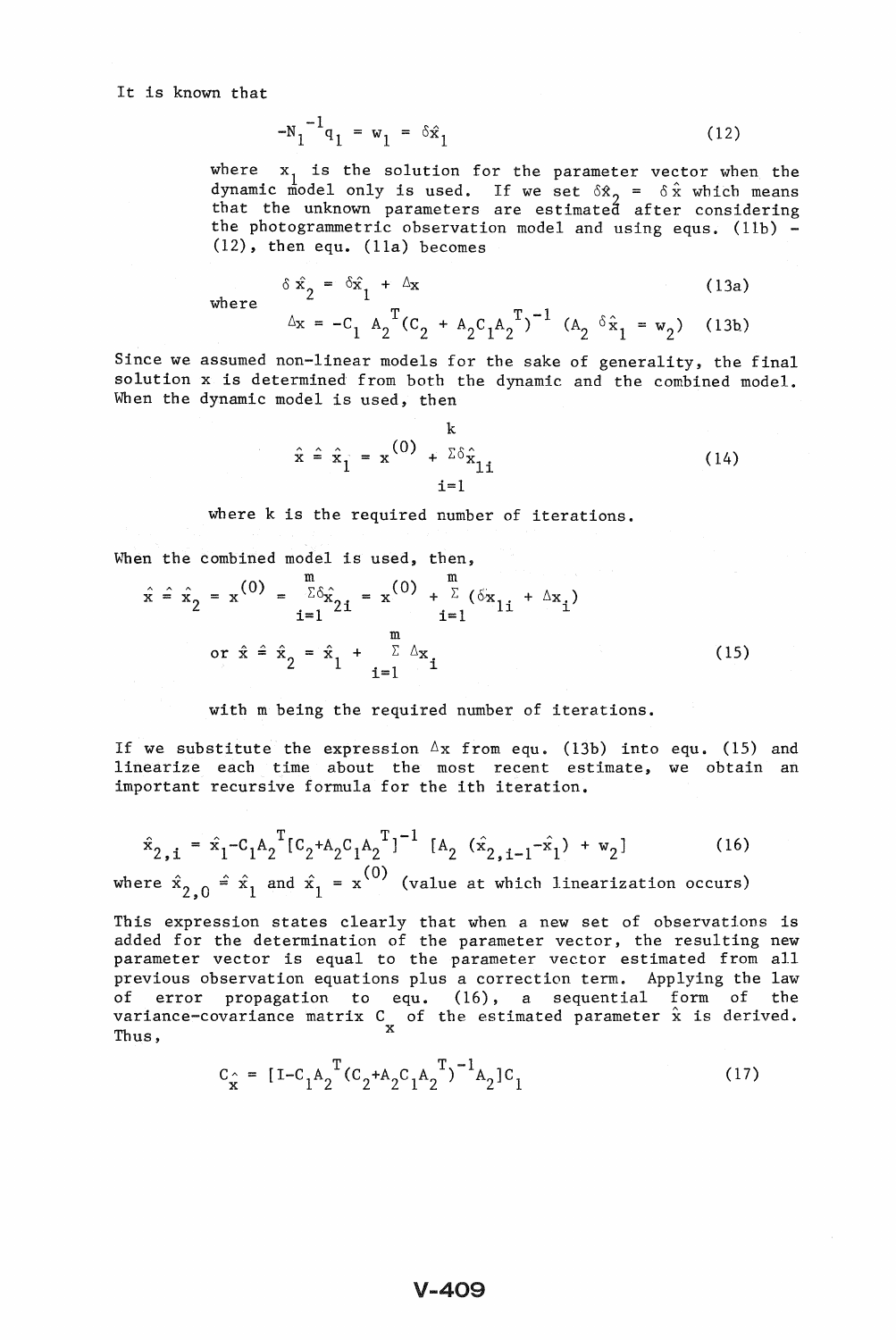The dynamic model provides a recursive estimation process through time for the unknown vector of parameters. Therefore, in the above sequential expressions, the time is considered when the parameter vector  $\hat{x}_{0}$ . changes not only as new observations become available (term  $\Delta x$ ) but also as function of cause in time (term  $\hat{x}_1$ ). In terms of modern optimal estimation theory this represents a filtering process, referred to here as photogrammetric filtering. An examination of equs. (16) and (17) derived from the sequential weighted least squares adjustment with time consideration reveals, that they have the same appearance and therefore are mathematically equivalent to the expressions given for the iterated extended Kalman filter for non-linear dynamic systems (Gelb, 1974).

Examining also the structure of these equations with respect to existing familiar forms and computational aspects involved, we observe the following for the term  $(C_2 + A_2 C_1 A_2^{-1})^{-1}$ ; Firstly, the sequence of matrices involved dogs not resemble the well known form of the coefficient matrix  $A_2^{-1}C_2^{-1}A_2$  of the unknown parameters of the least<br>squares adjustment. Secondly, the order n of the matrix to be inverted is much larger than the order u used in a regular photogrammetric bundle block adjustment (n, u are the numbers of observations and unknowns respectively).

At this point we invoke a matrix inversion identity given in Henderson and Searle, (1981) which has been found also in Mikhail and Helmering, (1973) and Kratky, (1980), namely:

$$
(C_2 + A_2 C_1 A_2^T)^{-1} = C_2^{-1} [I - A_2 (C_1^{-1} + A_2^T C_2^{-1} A_2)^{-1} A_2^T C_2^{-1}]
$$
 (18)

Also, a new notation is adopted to conform with Gelb's (1974) notation. This provides a better understanding of the time factor (Schwarz, 1983) and a more explicit distinction between predicted and updated estimates. The subscript t implies the final estimation at time t, which is obtained after applying the contribution of the measurements of the second model. The symbol (-) indicates predicted values based on the dynamic model immediately prior to time t. The symbol (+) indicates updated values due to the contributton of the observations immediately following the time t.

Applying equ. (18) and this notation on equs. (16) and (17), the final updated expressions are derived (Armenakis, 1987):

$$
\hat{x}_{t,i}^{(+)} = \hat{x}_{t}^{(-)-C}C_{t}^{(-)A}C_{t}^{TC}^{-1}G[A_{t}(\hat{x}_{t,i-1}^{(-)+\hat{x}}_{t}^{(-)})+w_{t}]
$$
\n
$$
C_{t}^{(+)} = [I - C_{t}^{(-)}A_{t}^{TC}C_{t}^{-1}G_{t}C_{t}^{(-)}]
$$
\n(20)

and where

$$
G = I - A_t (C_t(-))^{-1} + A_t^T C_t^{-1} A_t)^{-1} A_t^T C_t^{-1}
$$
 (21)

(20)

These equations represent one formulation of the iterated extended Bayes filter. The use of a different matrix identity (equ. (18)) results in a different expression for the so-called Bayes filter (Morrison, 1969; Vanicek and Krakiwsky, 1986).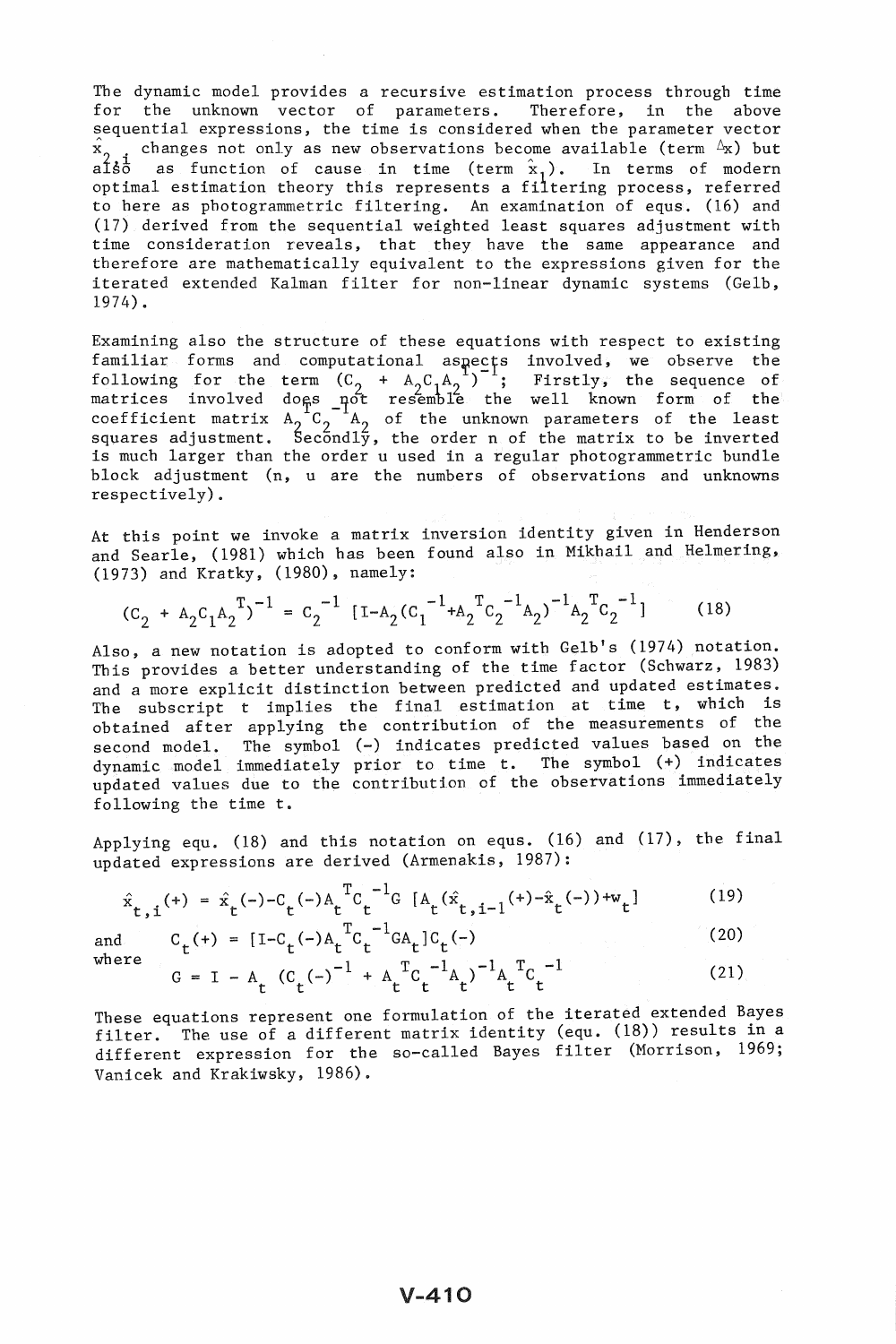### SEQUENTIAL ESTIMATION OF THE STATE INFORMATION

Practical considerations and computational efficiency led to the use of a reduced measurement model, i.e. the object coordinates have been selected to serve as state parameters for the filtering algorithm (equs. (19), (20)). More details about the different situations and approaches examined can be found in Armenakis, (1987) and Armenakis and Faig, (1987). This solution concentrates on the main interest, the determination of the trajectories of the object points. It involves the following general steps:

- Step 1. Solve for the parameters  $\hat{x}_{\text{E}}$ ,  $\hat{x}_{\text{T}}$  of the exterior and interior orientation by the extended space resection.
- Step 2. Consider  $\hat{x}_F$  and  $\hat{x}_I$  as known and form the reduced photogrammetric model where only the coordinates  $\hat{x_0}$  of the object points are unknown parameters.
- Step 3. Determine the optimal position and accuracy estimates of the current object coordinates using the prediction and reduced observation models in the final updated equations (19) and (20).

The above steps are executed in an iterative manner.



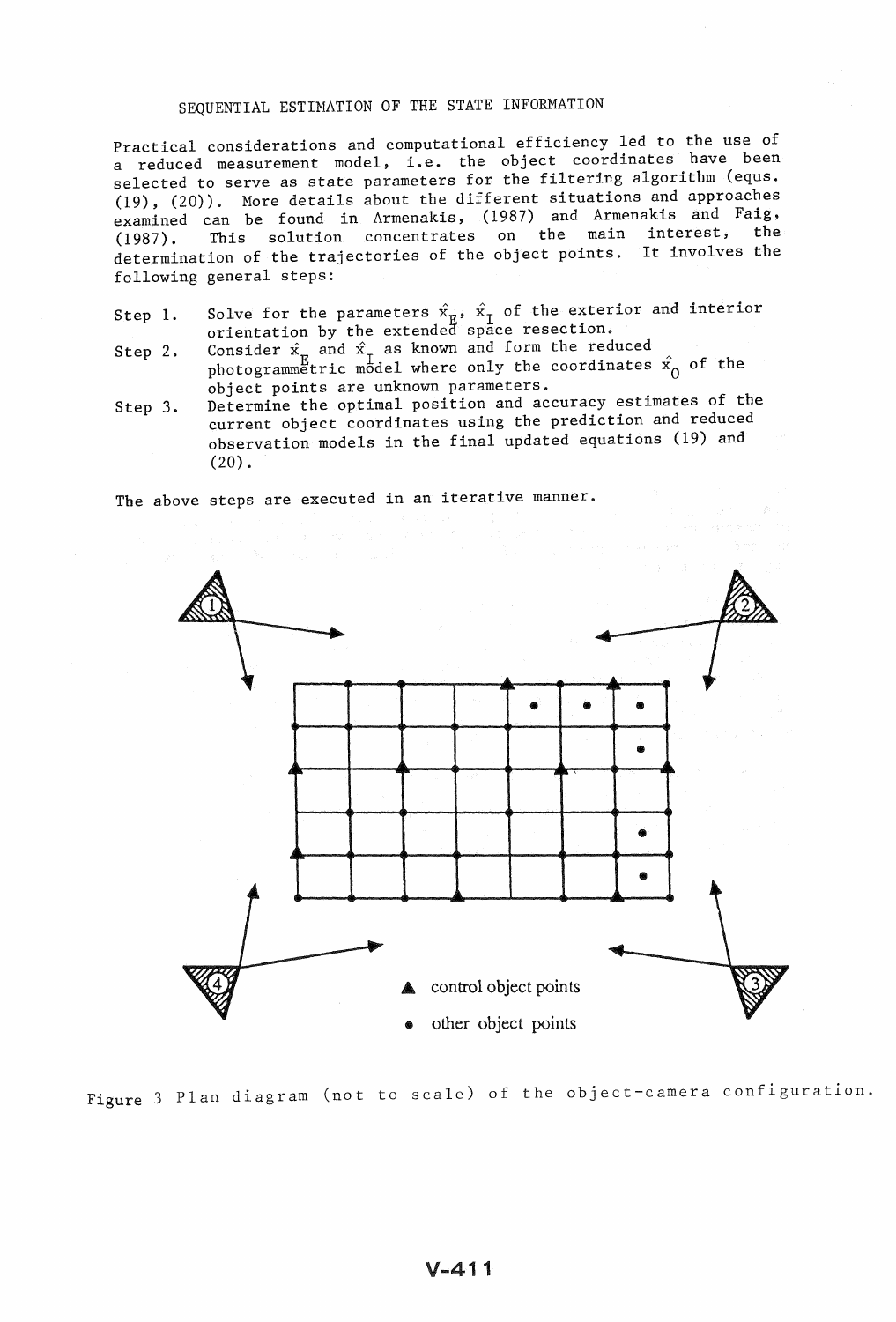### NUMERICAL EXAMPLE

The photogrammetric filtering process was incorporated into the program 'SPDM (Sequential Photogrammetric Displacement Monitoring; Armenakis, 1987) in order to perform the multi-temporal point estimation.

The system was evaluated with the aid of a laboratory test. The test model consists of five parts and has the following dimensions 1.40 m x 0.90 m x 0.25 m. Each part can accommodate a different deformation, while several points can be moved individually.

Two photogrammetric observation epochs were utilized. For the second epoch, single point displacement and subsidence deformation was introduced into parts of the model. The maximum magnitude of displacements was 1 cm.

Convergent photography with 100% overlap was taken from above the four corners of the test field with a Canon AE-1 non-metric camera with standard lens  $(f=50$  mm) with an approximate photo-scale of  $1:45$  (see Figure 3).

The photo-coordinates of the image points of all eight photographs were measured on the precision analogue stereo-plotter Wild A-10. Two sets of measurements were performed resulting in an average accuracy for both x- and y- photo-coordinates of ±12 m. The accuracy of the surveyed object points was ±1-2 mm.

The bundle adjustment program PTBV (Photogrammetric Triangulation by Bundles-Photo-Variant; Armenakis, 1987) was utilized to estimate the position and accuracy of the object points in epoch 1. For the second epoch, the predicted object coordinates were estimated through approximate photogrammetric means (without the use of additional parameters) due to lack of a systematic and controlled mechanism causing the displacements. Their uncertainty was introduced via the diagonal uncertainty matrix Q  $(q_{ii} = 2.25E - 04m^2)$ .

The sequential estimation of the state information (position and accuracy) was carried out using photogrammetric filtering with SPDM. Besides SPDM, the program PTBV was run as well. The statistical information obtained from both the combined and single epoch bundle block adjustment approaches is given in Table 1.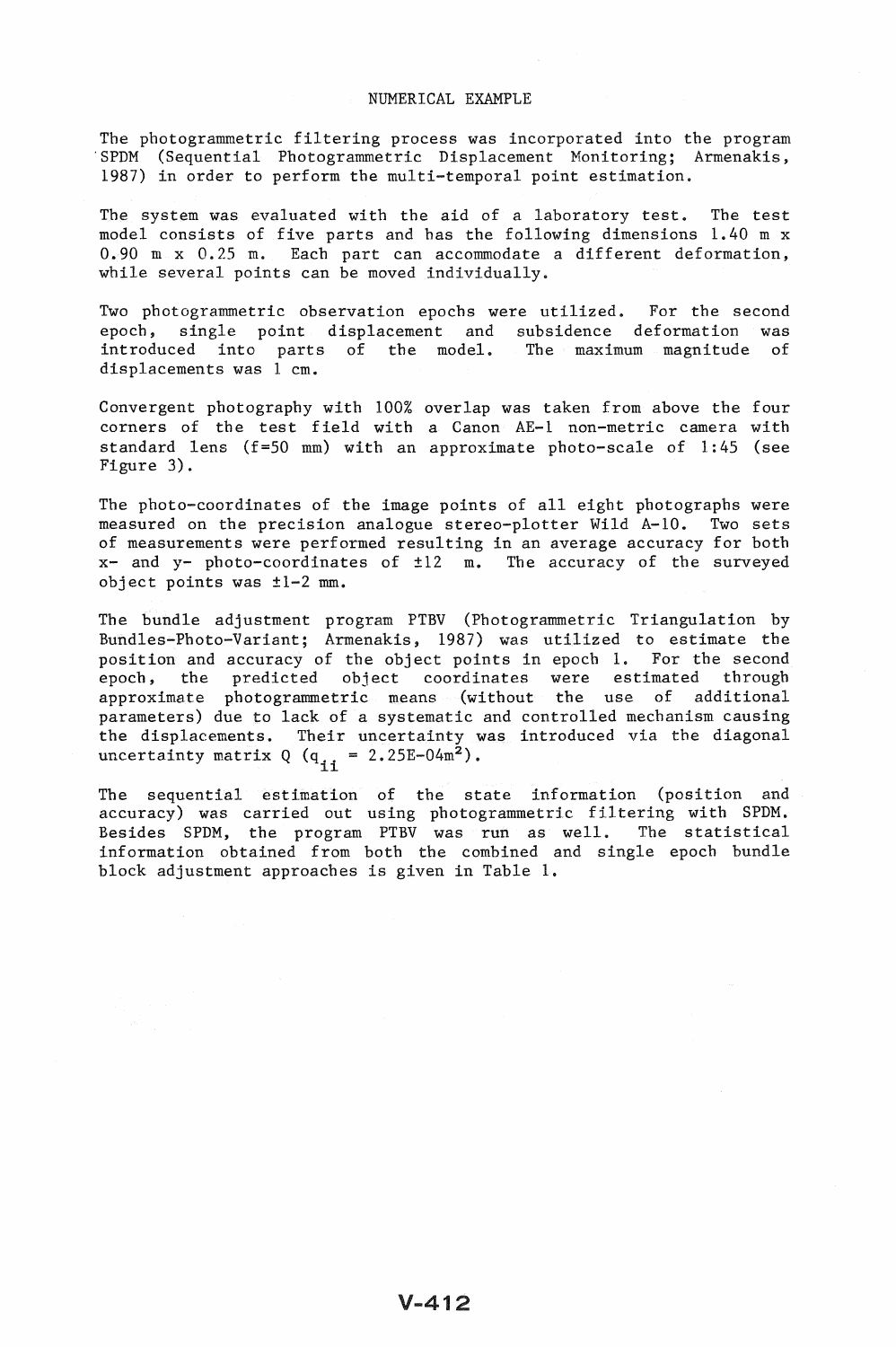|                                                    | Mean                             | Value             |                                 | Standard Deviation |
|----------------------------------------------------|----------------------------------|-------------------|---------------------------------|--------------------|
| Residuals                                          | (SPDM)                           | (PTBV)            | (SPDM)                          | (PTBV)             |
| photo x(mm)                                        | $-0.001$                         | 0.000             | ±0.010                          | ±0.007             |
| photo y (mm)                                       | $-0.002$                         | 0.000             | ±0.012                          | ±0.010             |
| check-points $X(m)$                                | 0.000                            | 0.000             | ±0.002                          | ±0.002             |
| check-points $Y(m)$                                | 0.001                            | 0.001             | ±0.002                          | ±0.002             |
| check-points $Z(m)$                                | 0.002                            | 0.002             | ±0.009                          | ±0.009             |
| control-points $X(m)$                              | 0.000                            | 0.000             | ±0.001                          | ±0.001             |
| $control$ -points Y $(m)$                          | 0.000                            | 0.000             | ±0.001                          | ±0.001             |
| control-points<br>Z<br>(m)                         | 0.000                            | 0.000             | ±0.003                          | ±0.004             |
| a-posteriori variance factor                       |                                  |                   |                                 |                    |
| (SPDM):<br>$0.181E-09$                             |                                  |                   | (PTBV):                         | $0.191E-09$        |
| mean value of the standard deviations of the       |                                  |                   |                                 |                    |
| non-control points                                 |                                  |                   |                                 |                    |
| (SPDM):<br>±0.3<br>$\sigma$<br>$=$                 | $\overline{\sigma}$<br>mm        | $= \pm 0.3$<br>mm | $\sigma$<br>$=$                 | ±0.4<br>mm         |
| $\overline{\sigma}^{\mathbf{A}}$<br>(PTBV):<br>$=$ | $\overline{\sigma}$<br>$±0.8$ mm | ±0.8<br>$=$<br>mm | $\overline{\sigma}$<br>$\equiv$ | $+1$<br>mm         |
|                                                    |                                  |                   |                                 |                    |

Table 1: Statistical information of photogrammetric adjustments (Epoch 2)

Finally, the differences in displacements between geodetic results and photogrammetric ones (from SPDM) were compared at 16 points, resulting in average differences of

 $\overline{\delta}X = -0.4$  mm,  $\overline{\delta}Y = 0.1$  mm,  $\overline{\delta}Z = -0.9$  mm

# CONCLUSIONS

The comparison and evaluation of the results between the single-epoch bundle adjustment and photogrammetric filtering based on this experiment and a number of others described in detail in Armenakis (1987) led to the following conclusions:

- 1) When a strong and well-controlled bundle geometry exists, the estimated positional parameters (orientation elements of the exposure stations as well as object coordinates) tend to be similar. This is illustrated in Table 1 where the mean values and the standard deviations of the examined residuals and the a-posteriori variance factors do not significantly differ. The imposition of additional object constraints is reflected in the slightly larger standard deviations of the photo-residuals as well as in slight differences in the estimated elements of interior orientation.
- 2) The estimated positional parameters tend to differ for the two approaches in cases of weak bundle geometry and/or poor datum definition. If the predicted information (object coordinates and their accuracies) is reliable, then photogrammetric filtering provides better absolute results.
- 3) The use of photogrammetric filtering provides a significant improvement to the absolute accuracy of the object coordinates. This is shown in Table I where the mean values of the standard deviations of the non-control points are smaller than their corresponding values from the single-epoch bundle adjustment approach.